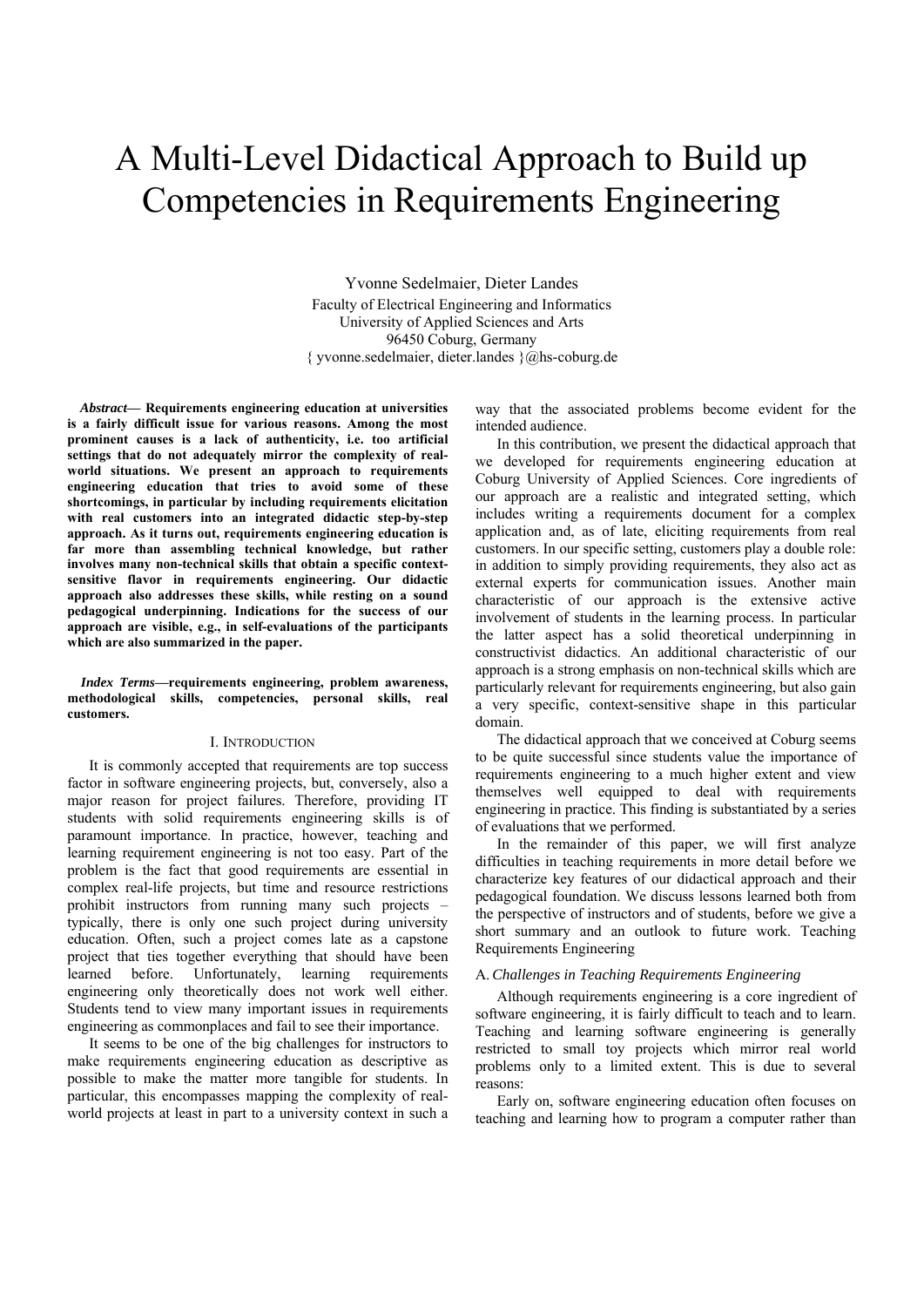on requirements. Typically, programming assignments are small and clearly defined. Students design small pieces of software, often in small groups or even on their own. Assignments typically focus on a specific problem, e.g. specific element of the programming language such as arrays or loops, or particular algorithms. This means, software development assignments primarily focus on the technical aspects of programming and specific programming languages in a domain that is pretty familiar to students. As a consequence, requirements are supplied by the instructor, expressed clearly, and easy to understand since no unfamiliar terminology or unusual domain concepts are involved. This easily makes students believe that there is no need to bother with requirements since they generalize their programming experiences to real software development projects: There is no such thing like fuzzy requirements of stakeholders that use an unfamiliar terminology since students never came across such stakeholders. Consequently, there is a danger that students underrate the importance of requirements engineering since requirements engineering techniques do not solve any problem in their world. Often, students cannot even imagine problems that are rooted in insufficient requirements. And they do not believe instructors who report on their own practical experiences with what can go wrong with requirements. Students often think instructors exaggerate. Techniques they should learn in requirements engineering seem to be boring and useless since students mostly do not know why they need these techniques.

Furthermore, programming assignments tend to be isolated without relationship to other tasks. Even if there is more than one possible way to solve a problem the chosen approach will not have any consequences on following tasks. Students do not really need to balance reasons for or against alternative solutions. So, it would not matter if requirements were wrong or incomplete since students would not suffer from the consequences.

Even if, at a later stage, the focus shifts from programming to software engineering, and in particular to requirements engineering, the situation remains somewhat problematic: Due to time or capacity restrictions, the complexity of real world problems can hardly be reproduced in university education.

As one consequence, students usually do not perceive interdependences between requirements. They often suffer from the misconception that complexity scales up linearly. While a single use case is fairly easy to specify, dozens of use cases are not. If the number of requirements grows, so do the interdependencies between them.

In addition, students are in general given precise assignments and only need to apply known methods to solve a given problem. In university education students do not need to think about what the nature of the current problem actually might be. Students tend to take clear requirements for granted. For instance, it is quite easy for students to model a business process and extract use cases from it when the given example is very simple and clearly delimited. In "real" requirements engineering, requirements engineers first have to clarify the problem and then understand and solve it. They first have to elicit requirements before there is any point in thinking about technical solutions. Coming back to the example above, this means that there must be information on business processes in an organization before these processes can be modeled and taken as a basis for use cases. Frequently, this information is not readily available, but must rather be elicited from a range of appropriate stakeholders which frequently are not easy to identify. Students rarely face the problem of eliciting requirements from multiple groups of occasionally uncooperative stakeholders. Therefore, they do not see a problem in eliciting requirements.

All these challenges trace back to an insufficient match between scenarios in requirements engineering education and in real life. Given a restricted amount of time, it is quite difficult to expose students to examples which reflect real problems in requirements engineering. Requirements depend massively on the software that should be developed. Software engineering in university education mostly deals with developing a toy solution that will not be used in daily life. This also applies to requirements in university education: Requirements tend to be simple, and therefore requirements engineering seems to be unnecessary in students' opinions. Due to the lack of real customers students cannot imagine the complexity of and interrelationships between requirements within a large software engineering project.

## B. *Didactical Approach in 2013*

At Coburg University, requirements engineering is a major issue in an elective course called "Software Modeling" which is offered in the second year of a bachelor program in informatics. Before enrolling into that course, students are required to take a compulsory introduction to software engineering in the preceding semester.

"Software Modeling" has been offered for several years and has been continuously evolving, including its didactical approach. The 2013 revision of the didactical approach aimed at improving students' understanding of requirements engineering and has been described in detail in [1].

For this approach we defined several intended learning outcomes in detail:

- Students shall acquire a more tangible impression of the term "requirements".
- Students shall understand the importance of requirements and shall be able to act accordingly.
- Students shall understand characteristic approaches to the specification of functional and non-functional requirements and their prioritization.
- Students shall understand the role of communication with other involved parties in requirements engineering.
- Students shall understand the role of business processes as a source of requirements.
- Students shall be able to collaboratively apply appropriate methods and notations in order so specify requirements for a sample software application.
- Students shall understand popular approaches to complexity and cost estimation for software systems.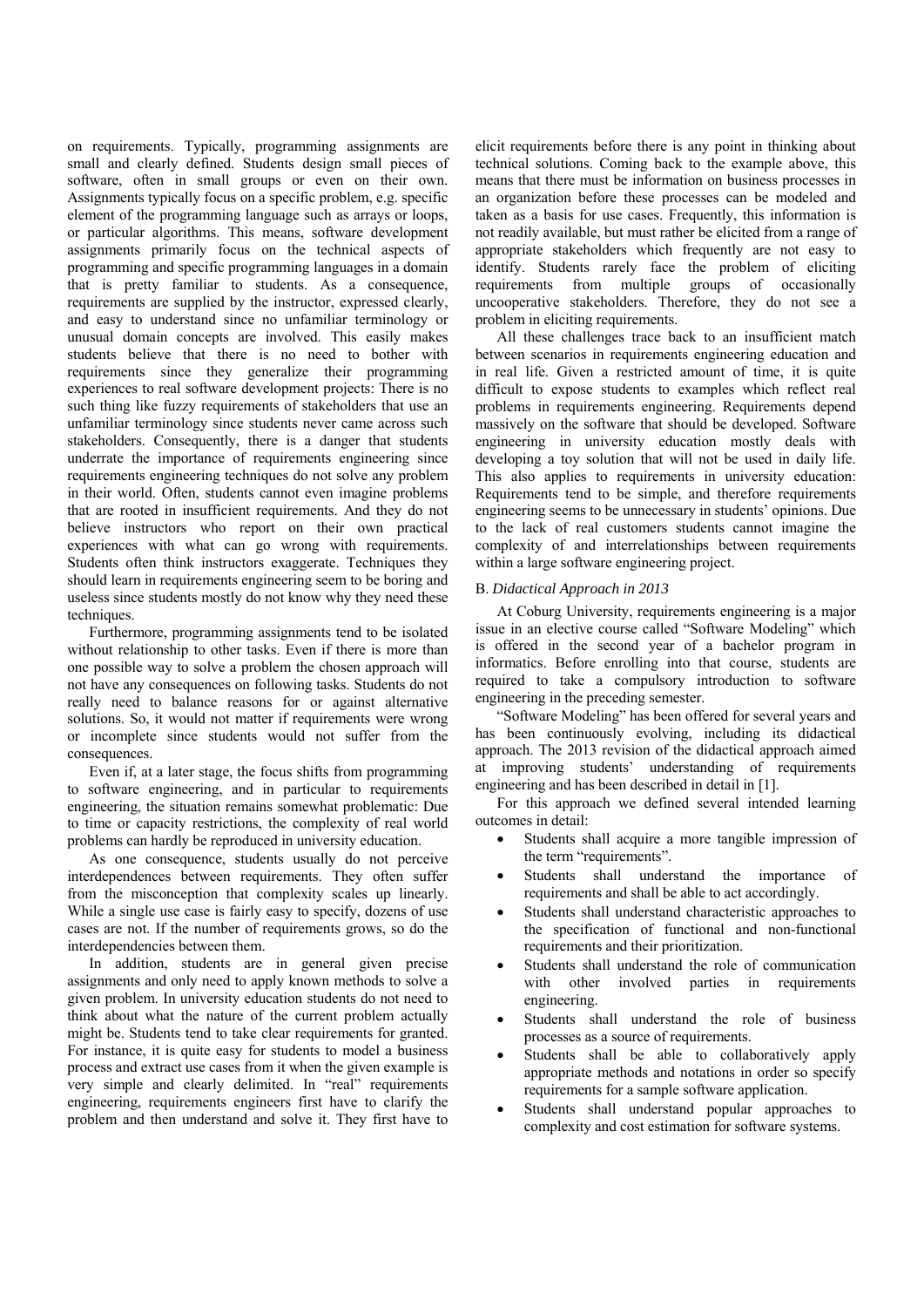Based upon the intended learning outcomes, the sequence of topics was restructured in order to focus on the given problem first before presenting solutions, relevant issues were illustrated on the basis of a continuous example, additional practical exercises were introduced, and predominantly passive learning settings shifted towards more active ones. The course emphasizes business process models as a source of requirements. Modeling processes puts software engineers in a position to extract requirements indirectly from an organizational workflow instead of, or in addition to, asking future users which functional and non-functional features the new software should exhibit.

This didactical approach includes the assignment to develop a requirements specification in teams of four or five students. To this end, students are exposed to a problem setting that they were sufficiently familiar with. For instance, the problem setting in 2013 was the derivation of requirements for a system to support the application, approval, and reimbursement for business trips. As a first step, students were required to develop business process models for the problem setting. The basic input for students consisted of an official leaflet which is used as a guideline for university members whenever they are about to go on a business trip. This brochure contains detailed rules for the application and reimbursement of a business trip and provides some details of how the process works. The teams of students extract distinct steps of the process before modeling them in a notation of their choice.

The business process models were subjected to a peer review. The process models of a peer group then served as a basis to extract use cases and fine-grained requirements.

Although this approach was successful from the perspectives of instructors as well as students, it still revealed some potential for improvement. Even though the assignment used a real world scenario, there is still no real customer from whom requirements must be elicited. And even though students obviously learned a lot in this course, not all teaching goals were completely achieved.

To sum up, in 2013 we applied several fundamental changes to our previous teaching approach in order to achieve our intended learning outcomes. Due to the fact that this new course design helped students to achieve these aforementioned goals, we decided to retain this didactical approach at large, and to refine it here and there.

So, in the 2014 iteration, we first refined our intended learning outcomes. So far, they were a little too abstract and we adapted the importance of some teaching goals again. While, for example, writing down given requirements is not the main focus any more, we now emphasize eliciting requirements form customers before writing them down.

## C. *Intended Learning Outcomes*

The course "Software Modelling" aims at three main goals in addition to the existing intended learning outcomes:

 Students should understand the role and importance of requirements for their future careers. Students should develop problem awareness with respect to requirements engineering and recognize the importance

of requirements and the difficulties in eliciting requirements. This teaching goal is assumed to be achieved if students are capable of eliciting requirements from future users, modeling business processes, and writing a requirements document.

- Students should enhance specific communication skills that are needed in requirements engineering. Students should be enabled to conduct a customer meeting in a goal-orientated way to elicit requirements. How can students elicit requirements which they did not "invent" themselves but are to be provided by a real customer? How can customers be prompted for information which may serve as a basis for requirements? How can requirements be documented and written down? How can students pass this challenge within a team (allocation of roles, etc.)?
- A third teaching goal is to strengthen self-reflection, self-organization, and self-responsibility of students. This is the basis for competence development [2].

As a consequence of the new prioritization of intended learning outcomes, a gap between them and the didactical design became evident so that some didactical fine adjustments became necessary.

# II. CHARACTERISTICS AND PEDAGOGICAL UNDERPINNING OF A NEW DIDACTICAL APPROACH FOR TEACHING REQUIREMENTS ENGINEERING

Based upon the experiences with the 2013 approach, we retained the structure of contents, activating learning elements, and a continuous example which culminates in writing a requirements document. Since active learning elements are commonly considered as a good approach for understanding abstract topics, we enhanced these aspects in the 2014 iteration. Students should play an active role in nearly every lesson instead of just listening to the instructor. During the lessons activation comes in by, e.g., small tasks that students need to deal with or by discussions between students and instructors.

One main weakness of the 2013 approach is the lack of eliciting requirements from a real future user or customer. So we refined our didactical setting mainly with respect to the following aspects.

## A. *Eliciting Requirements from Real Customers*

One of the major drawbacks of our 2013 didactic approach was the fact that it did not address requirements elicitation. Several years back, we had tried to include this issue by having students elicit requirements from a peer team. Although this approach provided some insights with respect to difficulties of eliciting requirements, the whole setting was still artificial – students tended to be too cooperative in the role of a customer since they had no precise impression how real customers might act.

Therefore, we decided to bring in a real customer in 2014. Since we had chosen a system for managing offered training courses as application domain, we got in touch with a training provider in order to convince them to act as customers, a plan to which they happily agreed. We contacted a training and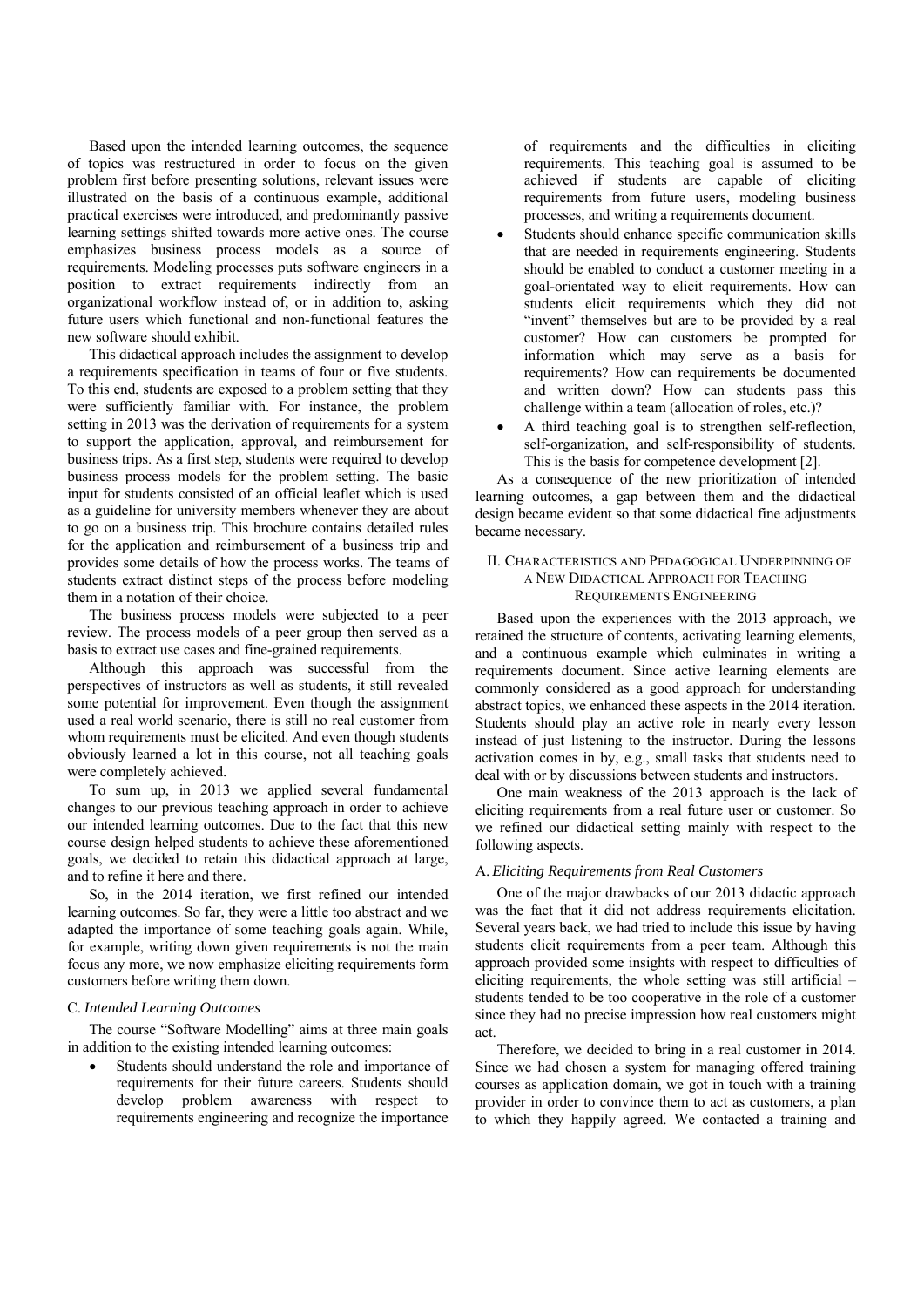consulting company with particular expertise in intra-project communication. This gave us an opportunity to include an additional aspect: Besides acting as a customer and reproducing typical behavioral patterns of customers in doing so, we had the chance to move to a meta-level right after the elicitation session. On this meta-level, the "customers", now in their role as communication experts, were to initiate a joint reflection with the student team on what had just happened in the elicitation session in terms of (un)successful communication.

In addition to being more realistic, students were expected to take the whole exercise more serious since they would not like to disgrace themselves in the face of externals. Furthermore, credibility was expected to increase since statements of external experts, based on their immediate practical experience, were deemed to have more weight than those of the instructor, who is latently alleged to exaggerate and, after more than ten years at university, to have lost immediate contact to what's happening in practice.

Students were split in two groups of approximately ten individuals and devoted a three-hour block for each team's elicitation session. About half of the session was planned for the actual elicitation of requirements from two customer representatives, and the other half, without the students knowing before, for an on-the-spot reflection of what went well and what did not. Students were asked to prepare for the elicitation meeting by pondering about good questions to ask, e.g. for identifying and clarifying business processes at the customers' site, and agree on an allocation of responsibilities and tasks within their team.

#### B. *Multi-level Teaching Approach*

When students enter this course, they already have some theoretical knowledge about specifying functional requirements through use cases [3].

We started the course with a first assignment that should be accomplished in teams of four students:

# *Exercise 1: Bidding for a software project*

*A seminar provider intends to purchase a software system to manage his offered seminars. Imagine you as director of a software development company are asked to make an offer for such a software system.* 

*1. Think about your next four to five steps you would do, to prepare an offer. What would you do?* 

*2. How would you proceed? Give reasons why you decided for exactly this methods and approaches.* 

*3. Which problems might appear? What do you need to prepare that offer?* 

*Write down your results on a flipchart. (Working time: 30 minutes) Present your results in class.* 

Students were supposed to take an active part in the course right from the start. This first exercise mainly aimed at raising awareness of requirements as an absolutely necessary prerequisite for bidding for a software project. Students should arrive at this insight by thinking about this exercise by themselves.

In a next step, students got an introduction to modeling business processes by using BPMN or event-driven process chains (EPCs).

Then students were split in two groups of, by and large, ten members each. Student teams were given a second assignment, namely they were supposed to elicit requirements from a real stakeholder, exchange their results, and build business process models on the information they received from the customer (see sec. III.A.). Process models were developed in a two-step approach: first, each team member developed an individual model before these individual models were merged and consolidated into a joint team model.

In the first exercise a lack of working techniques became evident. Therefore, we modified our second task by giving more precisely formulated briefings. For example, we added the following passage:

#### *Exercise 2: Conduct a customer meeting*

*[…]In preparation of the elicitation meeting with the customer, find an agreement on your intended course of action (among other things, your strategy to ask questions) and distribution of tasks. Clarify in the run-up the questions, you want to ask, the allocation of roles within your team, and the exchange of results at the end of the meeting. […]* 

As an additional reaction to the two phases of the customer meeting (see sec. III.A.), which already included communication analyses on a meta-level, instructors decided to add a lecture session in order to further address communication and working techniques. In particular, this lesson put a focus on working techniques including allocation of roles and goalorientation, approaches for preparing and conducting a customer meeting [4], question strategies, and communication techniques such as active listening [5]. This lesson was given in a pair-teaching format: the responsible instructor for this course with expertise in informatics acted jointly with an instructor with pedagogical background. As its main advantage, such a format offers the possibility to adapt and combine technical and non-technical knowledge and highlights inter-relationships between two disciplines to students. The customer meetings were analyzed again in a group discussion together with the students. Central questions were: "What went well? What would you do better next time?" Students realized by themselves that they should better prepare a meeting. Thus, they received information about structuring, preparing, and chairing a meeting. Furthermore, they learned about types of questions and question strategies to elicit needed information. This seems to be a good pedagogical approach because possible solutions are only presented after the need had actually arisen, i.e. students had already experienced a problem before they learned about possible solutions. Instead of teaching abstract and theoretical stockpiling knowledge, for which students typically do not know any use case, they could directly transform and apply the "newly acquired" knowledge.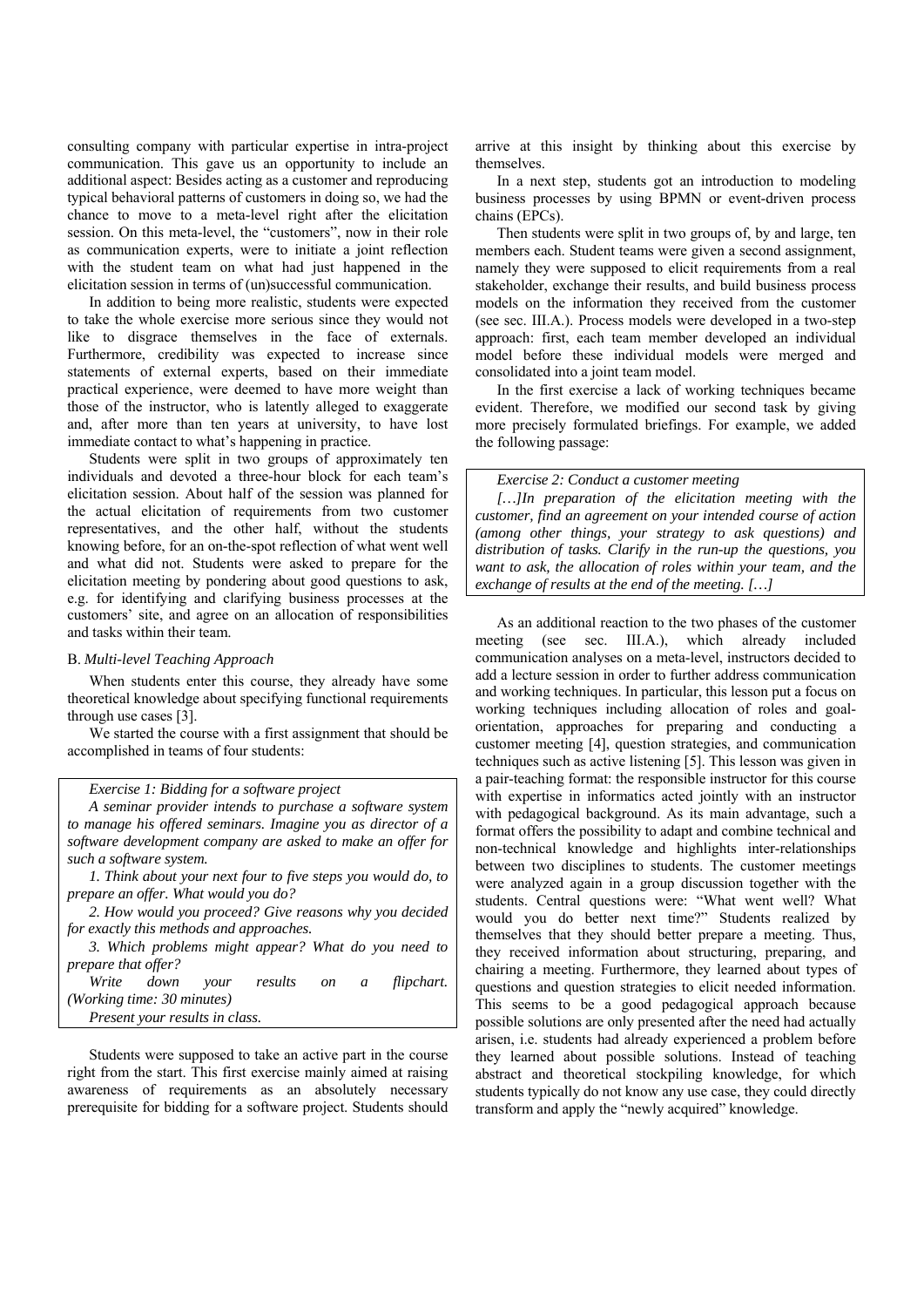As a preparation for the following session, students were also taught how to provide and to accept feedback, especially in a review process.

In parallel to the meta-analysis of the customer meeting, students got an assignment to model a business process in a notation of their choice. This task should be performed at home by each student individually. Following this, students should merge their individual business process models and derive a joint group model. The third exercise was to review their merged processes between teams of four or five students. To this end, they needed to remember and apply feedback rules. Without a-priori information about feedback and review processes students might feel accused and criticized.

Business process models are intended to serve as a source for requirements. Thus, students should now learn how to extract requirements from a business process model and write a requirements document. For this reason, a metaplan technique was used to activate students and collect contents of a requirements document as a first overview. Then several specific topics were worked out in class. During the following weeks, students were guided through several tasks which are necessary for writing a requirements document. Now that they know the context of single components they were gradually led to a complex document which contains all topics they learned before. Combining elements they develop over the time by themselves leads to a complete requirements document. Students had to work on individual and group exercises to repeat the learned contents in active work. Furthermore, they should apply theoretical learned knowledge and transform it into usable action knowledge.

In order to increase students' motivation, various exercises were associated with microcredits, i.e. a small bonus that may be used to improve the final grade in the exam.

#### C. *Pedagogical Underpinning*

There are indications that we learn

- "- 10 % of what we read,
- 20 % of what we hear,
- 30 % of what we see,
- 50 % of what we hear and see,
- 70 % of what we say,
- $-90\%$  of what we both say and do" [6] [7].

We choose this didactical multi-level approach to gradually build up students' competencies without overburdening them. Apparently, students are not used to structure their own working processes. With our approach we want to foster their self-organization and self-responsibility, and develop their communication skills and working techniques step by step. Students' previous knowledge and level of competence must be taken into account. This is a precondition to give students the possibility to further develop their competencies.

Designing an appropriate learning environment should be based upon constructivist principles. According to constructivist didactics, teachers act as coaches and can only give students room for their individual learning experience. Learning in this theory depends on the individual world and on the things a person learned before. Understanding arises from

the interaction between the learner and the environment [8]. [8] conclude that "cognitive conflict or puzzlement is the stimulus for learning and determines the organization and nature of what is learned. […] Knowledge evolves through social negotiation and through the evaluation of the viability of individual understandings." It is necessary that the learner ties up his already existing knowledge and expertise to further develop it in his own way. Therefore, each student learns individual things according to his previous understandings, skills, and knowledge even if they experience the same learning situation.

Successful learning happens in learning situations which are adapted to students' previous skills and knowledge. Therefore, one of the main challenges in constructivist didactics lies in recognizing students' prior knowledge, then create appropriate learning environments, and adapt them specifically to the prior knowledge of students. In our didactical approach we gradually build up students' competencies by leading them through consecutive exercises, and strengthen their analytical skills as well as their selforganization by activating self-reflection processes.

Learning takes place when students consider the topics as relevant for their purposes [2]. As a consequence, they are interested in the issues and motivation for learning arises. Instead of teaching solutions for problems which students cannot even imagine, we make them see and understand the problems right at the beginning. After recognizing the problem they learn possible solutions to solve it and apply their new knowledge (learning by doing). In educational psychology these principles are main factors for successful learning [2].

#### III. EVALUATION AND LESSONS LEARNED

## A.*Instructors' Perspectives on Lessons Learned*

As instructors, we were surprised by the lack of students' work techniques we observed. Initially, we assumed that students had already exercised basic work techniques or basic communication skills at school. Yet, apparently this was not the case: The first given task turned out to be too complicated. This became evident during group work. While it was no problem for students to assemble in a group, they seemed to have severe difficulties to organize themselves within the group. Instructors expected that there would be a team leader, one student who writes down the results, one who presents them, one student as time keeper, etc. But teams started to work without structuring themselves, let alone assign roles to individuals. Even though instructors, at least from their perspective, provided a precisely formulated work assignment, results were fairly unstructured. Students read the assignment once at the beginning of the lesson, and then started to work without having a second look on the assignment. As a result, the results did not accurately fit the assignment. Teams should write down their final results on a flipchart and present them in class. Although students were advised to better use two sheets of a flipchart, some of them used both sides of a single sheet.

A severe lack of work techniques became also visible in the requirements elicitation session: students neither succeeded in allocating roles and tasks within their team, nor did they agree on question strategies before the meeting even though they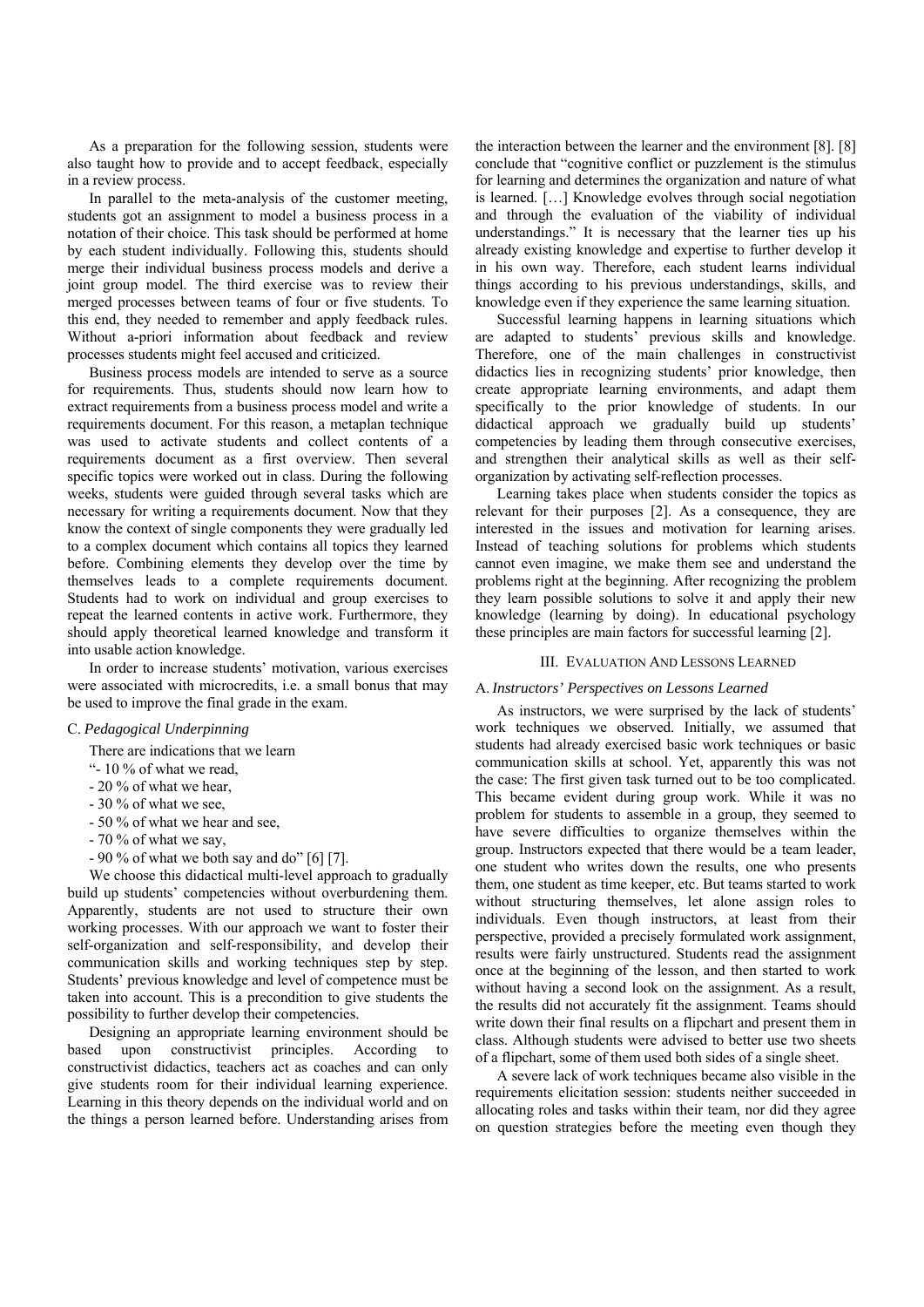were provided with some advice what they were supposed to do. The provided hints were already a reaction to the perceived shortcomings in the first group assignments. As a consequence, we made our second exercise more precise and tried to give students more advice on what they could do to master the challenge. However, it was not enough and obviously did not help students at all. They were not able to prepare themselves for the meeting with the customers as we expected. Even though nearly all students were interested in participating in a customer meeting, some of them appeared completely unprepared. They neither had thought about possible questions they could ask, nor had they decided about team roles etc. All in all, these and several other observations led us to the assumption of lacking working techniques.

As a consequence, we added a teaching goal during the term that students should improve personal working techniques such as time management, endurance, self-organization, and structured course of action. Apparently, instructors' original intention to concentrate on fostering context-sensitive nontechnical competencies in requirements engineering was too ambitious since prerequisites were missing.

Obviously, providing theoretical information about writing on a flipchart or organizing a team has no effect on students' learning processes. Rather, they need to experience some situations by themselves before learning becomes possible, including the possibility to make mistakes and learn from them. Apparently, students must reverse a flipchart sheet during the presentation of their work to recognize room for improvement. There is no point in telling them solutions before they experience the problem.

As instructors, we draw the conclusion to supply even clearer task assignments with very precise descriptions of what to do in future courses. Exercises should even be fairly finegrained including precisely formulated steps what to do next.

Therefore, according to constructivist didactics, the third task was not simply "Write a requirements document". Instead of giving students a complex problem in one big chunk, we took our students by the hand and guided them through the process. The large task "requirements document" was partitioned into several smaller exercises, such as "Develop a use-case diagram", "Specify use cases", or "Derive functional requirements". Each week students got a new small task.

Adapting microdidactical elements during the lesson is based on the didactical principle of participant orientation ("Teilnehmerorientierung") [9] which is perfectly in line with constructivist didactics. [10] describes it as "reading" and "flexing". Reading means attentively observing students, while flexing concerns reacting on recognized requirements and needs. This generates an iterative process of adapting teaching and learning.

In constructivist didactical theory, teachers act as coaches for students and foster technical skills in combination with nontechnical skills. Therefore, in future courses problem statements must be considered in more depth. It is necessary to work them out in more detail, and the nature of tasks in assignments needs to be well thought-out. Due to the fact that university cannot change students' previous knowledge and

skills they bring into their studies, university teachers have to change their view on students' competencies and their learning processes.

Moreover, students often do not have any idea which methods and tools may help to elicit requirements from stakeholders. They do not know basic techniques to conduct a conversation which gives them needed information about processes in companies and the resulting requirements. During this course, instructors recognized that even if students knew in principle how to cope with the tasks, they looked helpless on it and had no idea what to do. Therefore, in addition to specifying assignments, instructors added a lesson to follow up on the customer meetings. Topics of this lesson were - in addition to methodological aspects - communication skills, such as questioning, and self-organization, such as preparing a meeting. As described above, pair teaching was chosen as didactical approach. In this lesson, students should get more action knowledge how they could master the given challenges. Course evaluation shows that students found this follow-up helpful. Several students appreciated this particular lesson when they were asked for things they considered necessary and important in an evaluation.

## B. *Student Evaluation*

An intermediary evaluation of the course was conducted using the Software Engineering Competence Assessment Tool (SECAT) which was developed to evaluate students' competencies from multiple perspectives such as teachers, lecturers, or other students [11]. In this case, we used a selfestimation of students' competencies. SECAT also allows focusing on the assessment of one or more of nine criteria which are allocated to three levels of competence (see fig.1).



Non-technical skills are high-level competencies in contrast to functional technical knowledge or the ability to present some content. In this case, we focus on problem awareness, contextsensitivity, and personal skills. Our teaching goals, namely improving problem awareness with respect to the importance of requirements engineering, fostering communication skills in context of customer meetings, and strengthening self-reflection as a basis of competence development are reflected in these three criteria. Each criterion was evaluated by means of 4 to 10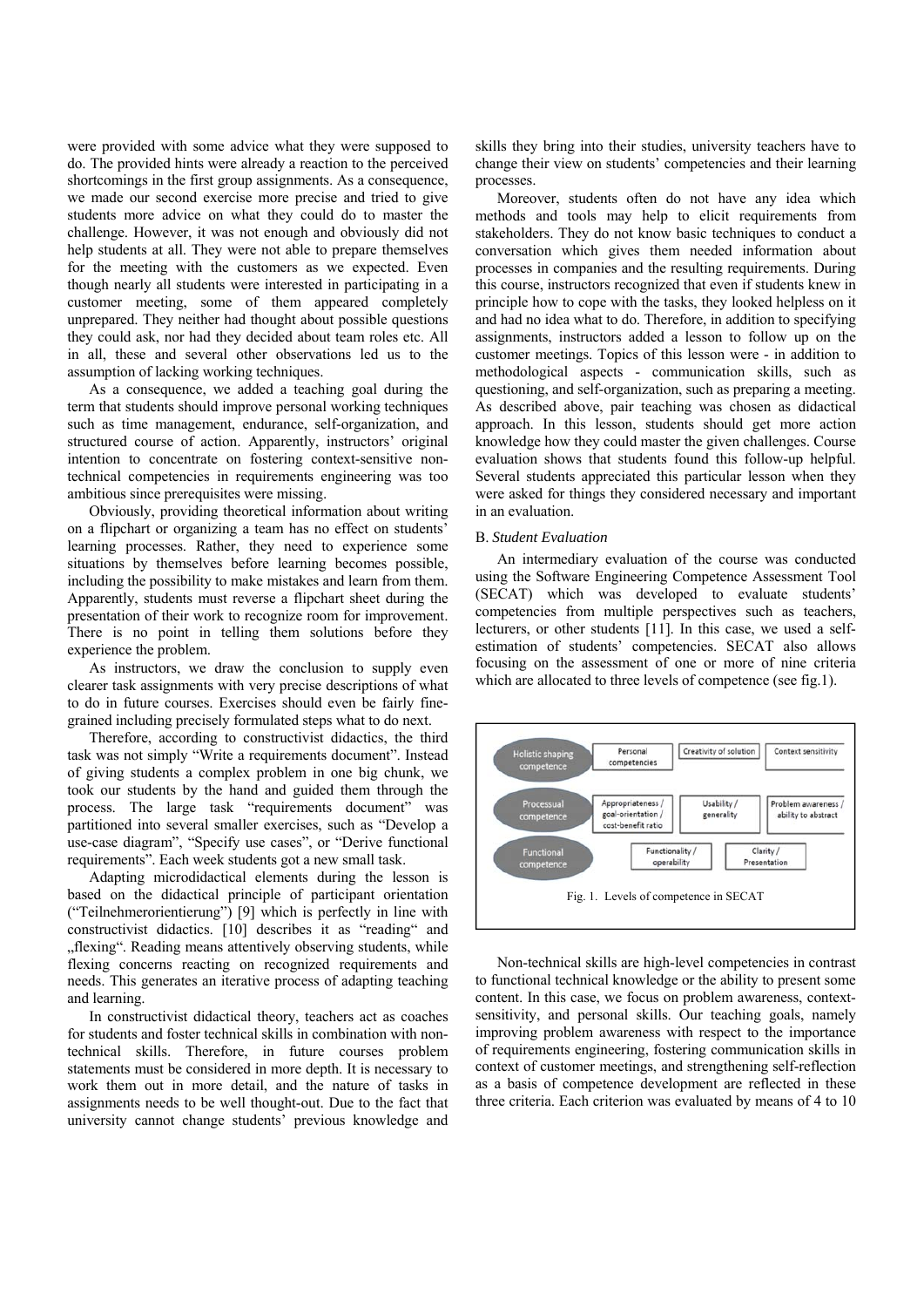questions, according to the importance of the teaching goal (see tab. 1).

TABLE I. NUMBER OF SECAT QUESTIONS ACCORDING TO IMPORTANCE OF THE TEACHING GOAL

| <b>Criterion</b>      | <b>Number of Questions</b> |
|-----------------------|----------------------------|
| Problem awareness     |                            |
| Context sensitivity   |                            |
| Personal competencies |                            |
| Creativity            |                            |
| <b>Total</b>          | 24                         |

Each criterion is adapted to the specific situation and weighted by the number of questions per competence within the criterion. In this case, the main focus lies on context sensitivity which depicts in the competence "conducting a customer meeting". Table 2 shows the competencies which describe each criterion.

TABLE II. COMPETENCIES PER CRITERION

| Criterion             | Competencies                                                                                                                                |
|-----------------------|---------------------------------------------------------------------------------------------------------------------------------------------|
| Problem awareness     | Problem awareness / ability to abstract                                                                                                     |
| Context sensitivity   | Moderation / Presentation<br>Conducting a<br>customer<br>meeting<br>Integrating in a team<br>Empathy<br>Endurance                           |
| Personal competencies | Working techniques<br>Self-organization<br>Role allocation<br>Time management<br>Personal engagement<br>Goal orientation<br>Self-reflection |
| Creativity            | Creativity / Variety of methods                                                                                                             |

82 percent of a total of 20 students took part in the customer meeting, 88 percent modelled a business process on their own, and also 88 percent took part in the review process.

82 percent of our students find requirements engineering more interesting in comparison to the beginning of the term (see fig. 2). In the following figures, the left end of the scale means "Completely disagree", the right end means "Completely agree".



In last year's evaluation only 66 percent of our students agreed.

During the course, most of our students recognized the importance of requirements engineering for their future work (see fig. 3).



As a result of the course nearly all students feel able to conduct a customer meeting for eliciting requirements (see fig. 4).



Due to the course, students feel now able to reflect on situations and analyze them (see fig. 5).



As a result of students' self-estimation with SECAT, competencies in the three main criteria, namely problem awareness with respect to the importance of requirements engineering, communication skills in customer meetings, and self-reflection, increased significantly (see fig. 6).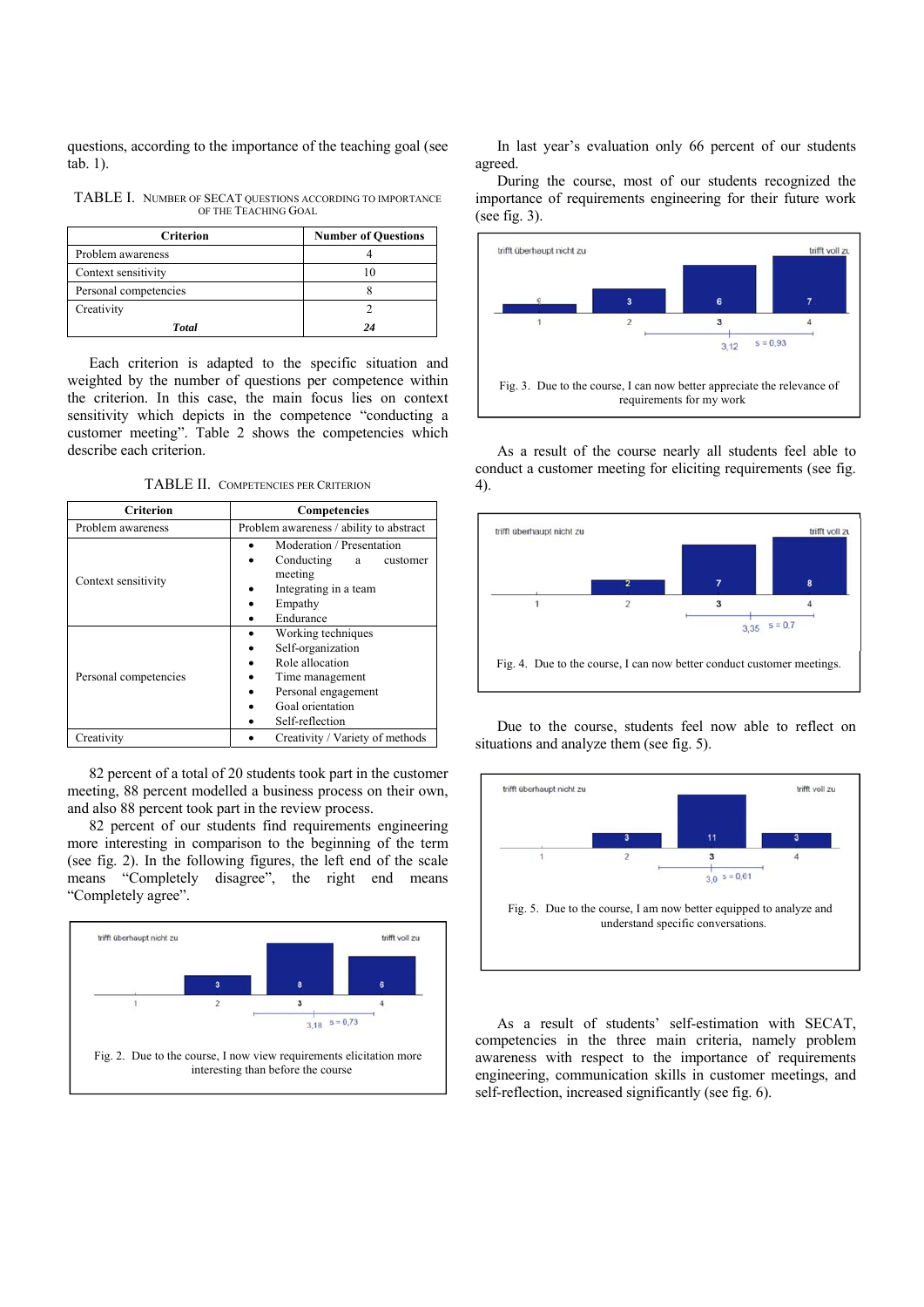

All in all, the evaluation showed a particular increase of competencies related to addressed intended learning outcomes (see fig.6 and fig. 7).



Fig. 7 shows the largest increase of competence in "conducting a customer meeting", followed by "self-reflection" and "problem awareness". All values for these criteria are on a fairly high level of approximately 3 points.

Three out of 17 students (number 3, 5, and 10) did not take part in the customer meeting. Student nr. 10 with value 2.00 neither took part in the customer meeting, nor in the review of process models.

Evaluation results suggest that the chosen teaching approach allocated at constructivist didactics with consideration of psychological learning principles works well. Evaluation results indicate that the approach fosters students' competencies as explained in sec. II.C. Even intended learning outcomes which were added during the semester, such as working techniques, methodological skills, personal engagement, role allocation, or goal orientation, benefitted significantly. All students improved their competencies according to their self-estimation with values of at least 2 (see fig. 8).



Also, even after being reluctant to be exposed to activating forms of learning, students seem to appreciate this format. In addition to statements in the evaluation which support this claim, this hypothesis is further substantiated by other indicators: 20 out of the 22 students who initially enrolled in the course actively participated in the course continuously, only 2 dropped out early. In addition, we had a regular physical attendance of 17 to 18 students in class throughout the complete semester, which is an unusually high rate. Since the course is an elective one without compulsory attendance, students would certainly have been scared away if they had not seen a real benefit in getting actively involved in the teaching and learning activities that we devised for the course.

## IV. SUMMARY AND OUTLOOK

We developed a didactical approach for requirements engineering education. Core ingredients of our approach are a realistic and integrated setting, which includes writing a requirements document for a complex application and, as of late, eliciting requirements from real customers. In our specific setting, customers play a double role: in addition to simply providing requirements, they also act as external experts for communication issues. Another main characteristic of our approach is the extensive active involvement of students in the learning process. In particular the latter aspect has a solid theoretical underpinning in constructivist didactics. An additional characteristic of our approach is a strong emphasis on non-technical skills which are particularly relevant for